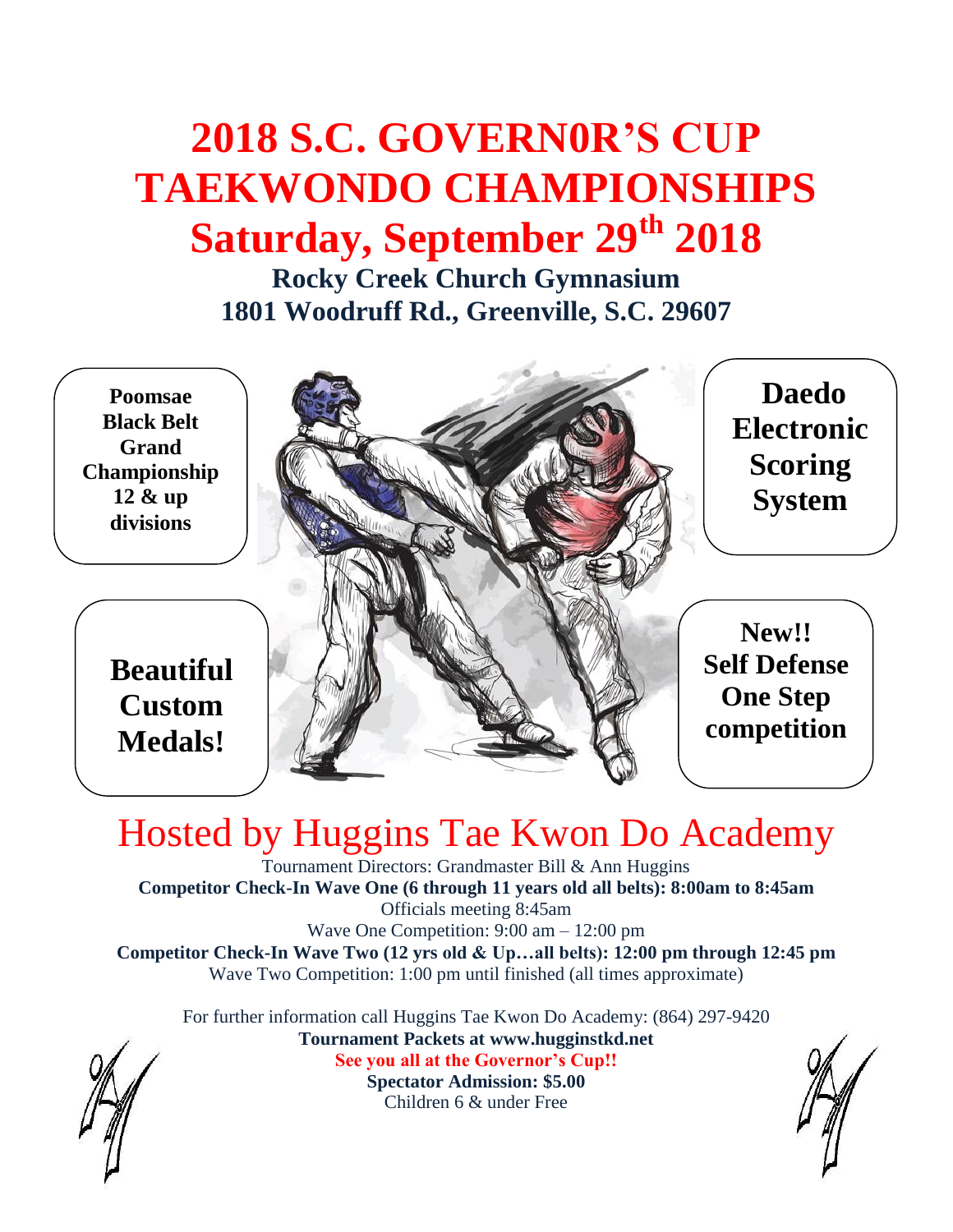

#### **2018 S.C. GOVERN0R'S CUP TAEKWONDO CHAMPIONSHIPS**

**Saturday, September 29th 2018 Rocky Creek Church Gymnasium 1801 Woodruff Rd., Greenville, S.C. 29607** Spectator Admission \$5.00 Children 6 & under FREE

#### **PRE-REGISTRATION ONLY**

**Competition Fee: (one or two events) \$75.00 Three events:\$80.00 Must be received by Friday, September 21st** Late registration: \$85.00 received by Tuesday, September 28<sup>th</sup>. **Competitor Fees are Non-Refundable…No registration accepted after Sept. 28th**

#### **OFFICIAL COMPETITOR'S ENTRY FORM**

| Name:    |        | Phone: |
|----------|--------|--------|
| Address: |        |        |
| City:    | State: |        |

#### **ALL OF THE FOLLOWING INFORMATION MUST BE COMPLETED IN FULL OR APPLICATION WILL NOT BE ACCEPTED (weight must be accurate!!!)**

| _Date of Birth:<br>Age: | Sex: | Height: | Weight: |
|-------------------------|------|---------|---------|
| Belt Color:             |      |         |         |
| Tae Kwon Do School:     |      |         |         |
| Instructor:             |      |         |         |

**Events Entering (check): Poomse (forms): \_\_\_\_\_\_ One Step/Self Defense:\_\_\_\_\_\_Gyuroogi (sparring):\_\_\_\_\_\_**

*Please pay by Money Order or Check: Payable to Huggins Tae Kwon Do Academy Mail to Huggins Tae Kwon Do Academy, 419 North Main Street, Mauldin, S.C. 29662 Phone: (864) 297-9420 e-mail: whuggins1572@att.net*

In consideration of your acceptance of my entry to this event, I do hereby, for myself, my heirs, executors, and administrators, waive, release and forever discharge all rights and claims for damages which I may have, or which may occur to me against MTA, Inc. dba Huggins Tae Kwon Do Academy, the tournament directors, Rocky Creek Church and its representatives, all members of the tournament, or their respective officers, agents, successors, and representatives, and against any competitor for any and all damages which may be sustained by me in connection with my association with, or entry in the above athletic meet. I understand that Taekwondo is a body contact sport, which involves risk of injury. I agree to all tournament competition rules and understand that I may be disqualified if I do not follow these rules.

| Applicant Signature:    |           | Date: |
|-------------------------|-----------|-------|
| Guardian (if under 18): | Relation: | Date: |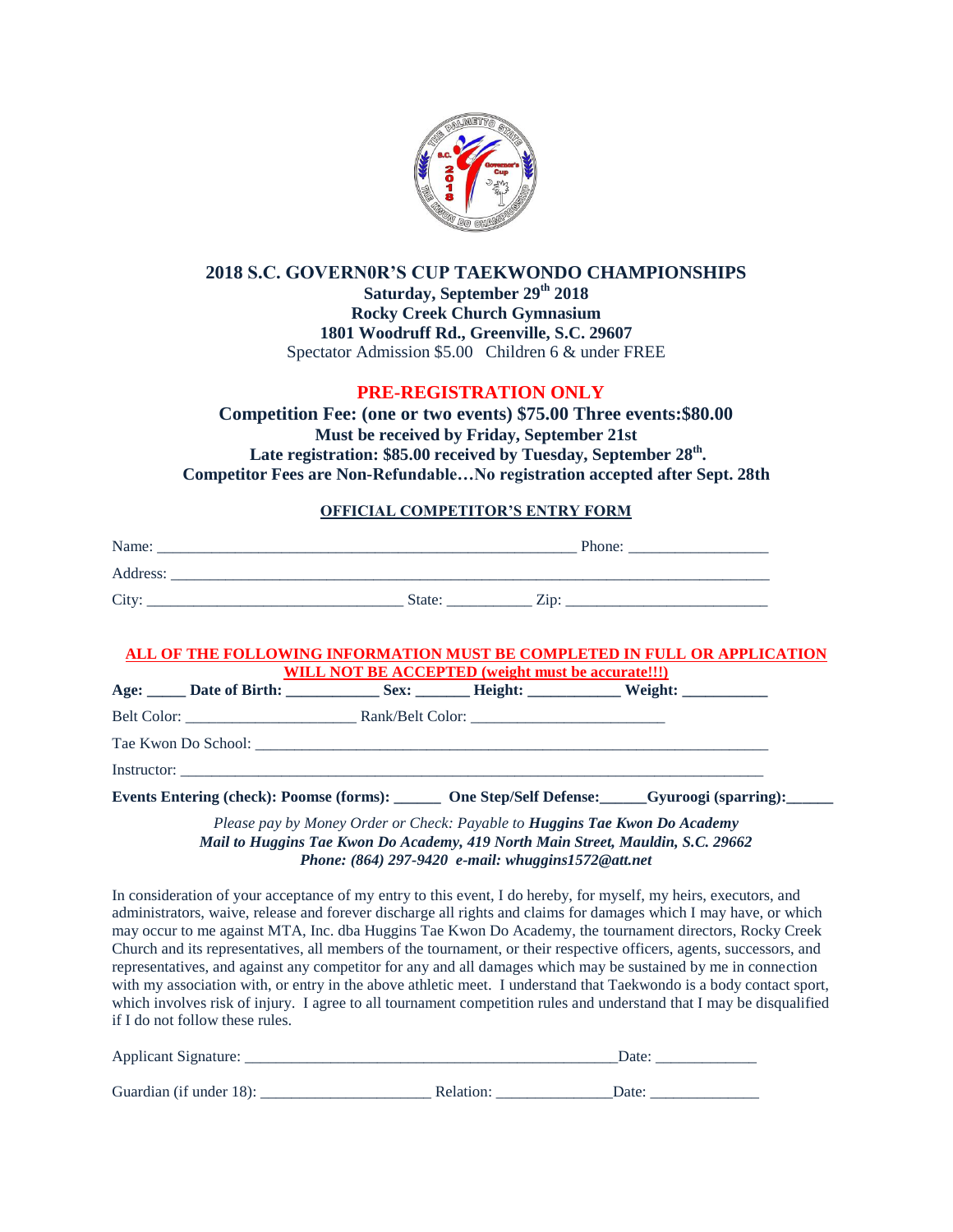

#### **2018 S.C. GOVERN0R'S CUP TAEKWONDO CHAMPIONSHIPS Saturday, September 29th 2018 Rocky Creek Church Gymnasium 1801 Woodruff Rd., Greenville, S.C. 29607**

## **Coaches Pass**

**One Free Coaches Pass per school** (Additional passes \$10.00 each) **Please check: \_\_\_\_\_\$10.00 Free Pass (one only)\_\_\_\_\_\_**

| Age: ____ Date of Birth: _________ Sex: ____ Belt/Rank in Taekwondo: _______________________________ |
|------------------------------------------------------------------------------------------------------|
|                                                                                                      |

#### *Please pay by Money Order or Check: Payable to Huggins Tae Kwon Do Academy Mail to Huggins Tae Kwon Do Academy, 419 North Main Street, Mauldin, S.C. 29662 Phone: (864) 297-9420 e-mail: whuggins1572@att.net*

In consideration of your acceptance of my entry as a coach in this event, I do hereby, for myself, my heirs, executors, and administrators, waive, release and forever discharge all rights and claims for damages which I may have, or which may occur to me against MTA, Inc. dba Huggins Tae Kwon Do Academy, the tournament directors, Rocky Creek Church and its representatives, all members of the tournament, or their respective officers, agents, successors, and representatives, and against any competitor for any and all damages which may be sustained by me in connection with my association with, or entry in the above athletic meet. I agree to all tournament competition rules and understand that I may be disqualified as a coach if I do not follow these rules.

| Applicant Signature:    |           | Date: |
|-------------------------|-----------|-------|
| Guardian (if under 18): | Relation: | Date: |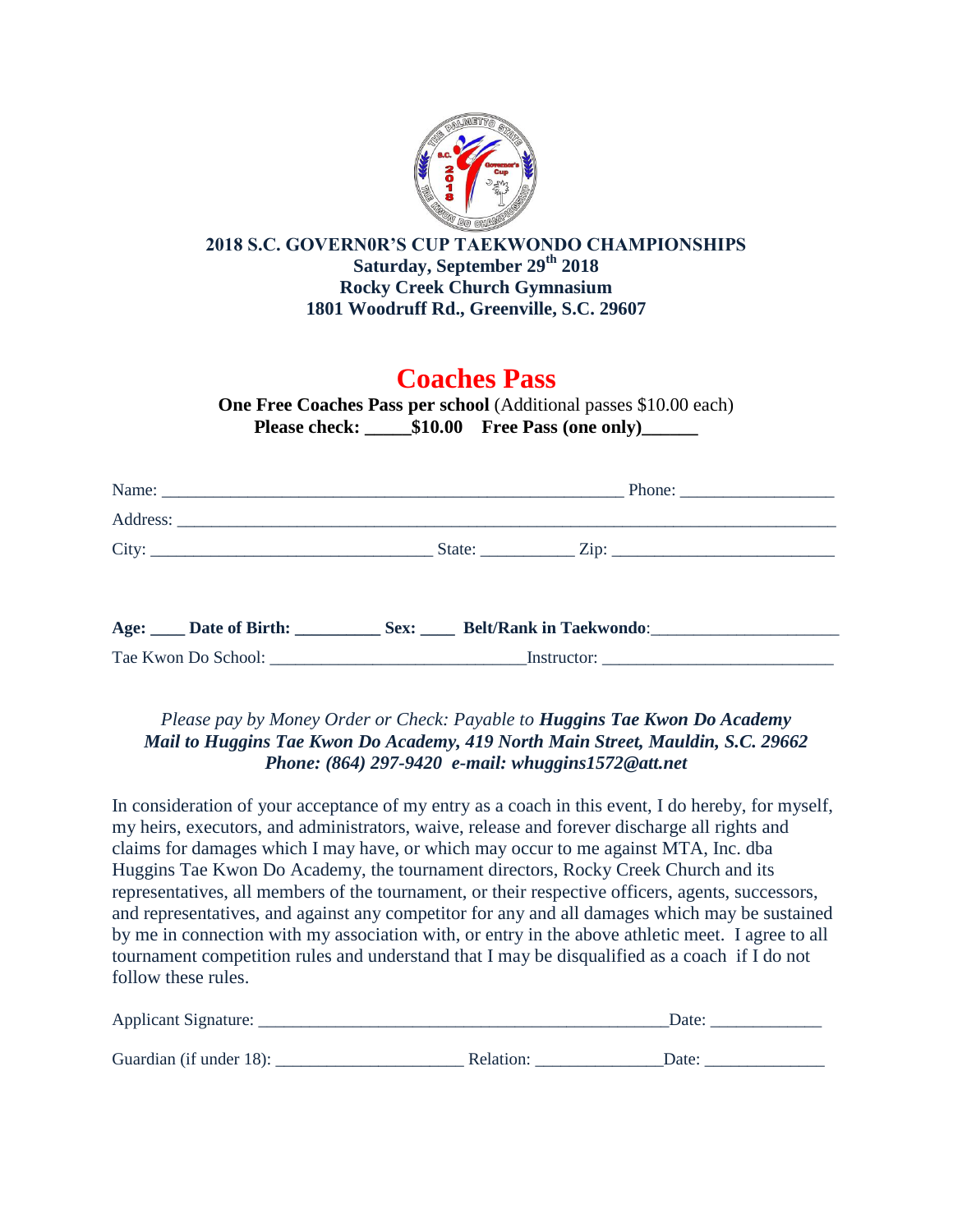

#### **2018 S.C. GOVERN0R'S CUP TAEKWONDO CHAMPIONSHIPS Saturday, September 29th 2018 Rocky Creek Church Gymnasium 1801 Woodruff Rd., Greenville, S.C. 29607**

## **VIP/School Instructor/Masters Pass**

**No charge but must register by deadline for approval**

#### *Please pay by Money Order or Check: Payable to Huggins Tae Kwon Do Academy Mail to Huggins Tae Kwon Do Academy, 419 North Main Street, Mauldin, S.C. 29662 Phone: (864) 297-9420 e-mail: whuggins1572@att.net*

In consideration of your acceptance of my entry as a VIP/Instructor/Master in this event, I do hereby, for myself, my heirs, executors, and administrators, waive, release and forever discharge all rights and claims for damages which I may have, or which may occur to me against MTA, Inc. dba Huggins Tae Kwon Do Academy, the tournament directors, Rocky Creek Church and its representatives, all members of the tournament, or their respective officers, agents, successors, and representatives, and against any competitor for any and all damages which may be sustained by me in connection with my association with, or entry in the above athletic meet. I agree to all tournament competition rules and understand that I may be disqualified as a guest if I do not follow these rules.

| Applicant Signature:    |           | Date: |  |
|-------------------------|-----------|-------|--|
|                         |           |       |  |
| Guardian (if under 18): | Relation: | Date: |  |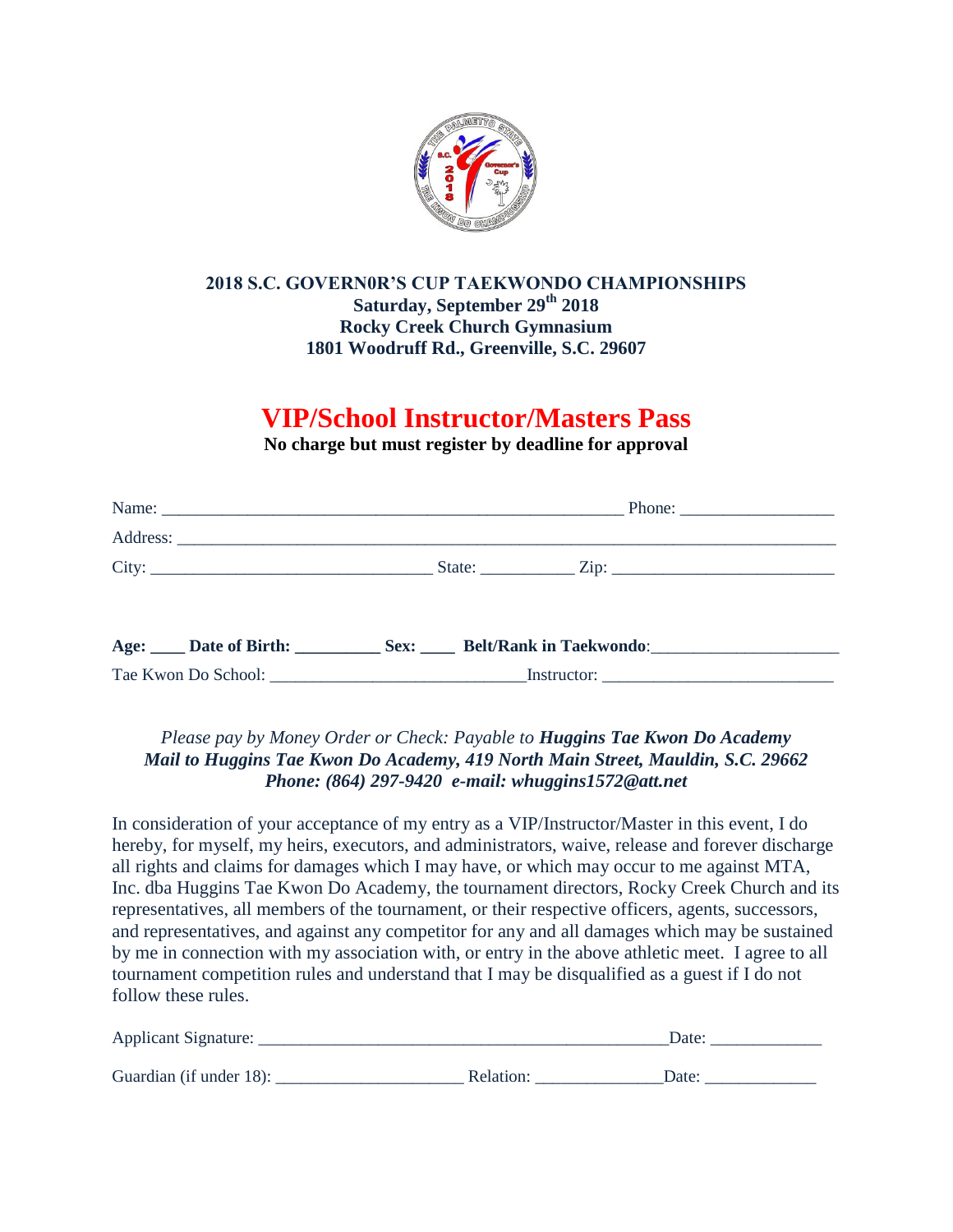| <b>SC Governor's Cup</b><br><b>Event T-shirt Order Form</b>                                                                                                                                                                                                                                                                         |                              |                      |  |  |  |
|-------------------------------------------------------------------------------------------------------------------------------------------------------------------------------------------------------------------------------------------------------------------------------------------------------------------------------------|------------------------------|----------------------|--|--|--|
| \$15 per shirt<br><b>Yellow/Gold</b><br>Ash                                                                                                                                                                                                                                                                                         |                              |                      |  |  |  |
|                                                                                                                                                                                                                                                                                                                                     |                              |                      |  |  |  |
|                                                                                                                                                                                                                                                                                                                                     |                              |                      |  |  |  |
| <b>Please follow directions carefully!!</b><br>Checks payable to Paul Guiry. Mail order forms to Sumter Tae Kwon Do, 1147 N.<br>Guignard Dr. Unit 1, Sumter, SC 29150. E-Mail form to <b>SumterTKD@hotmail.com</b> No<br>Later Than 17 Sept 2018 No return or refund.<br>PRE ORDER ONLYNO TEE SHIRTS WILL BE SOLD AT THE TOURNAMENT |                              |                      |  |  |  |
|                                                                                                                                                                                                                                                                                                                                     | <b>QTY Yellow/Gold Shirt</b> | <b>QTY Ash Shirt</b> |  |  |  |
| Child Small                                                                                                                                                                                                                                                                                                                         |                              |                      |  |  |  |
| Child Medium                                                                                                                                                                                                                                                                                                                        |                              |                      |  |  |  |
| Child Large                                                                                                                                                                                                                                                                                                                         |                              |                      |  |  |  |
| Child                                                                                                                                                                                                                                                                                                                               |                              |                      |  |  |  |
| <b>Adult Small</b>                                                                                                                                                                                                                                                                                                                  |                              |                      |  |  |  |
| <b>Adult Medium</b>                                                                                                                                                                                                                                                                                                                 |                              |                      |  |  |  |
| <b>Adult Large</b>                                                                                                                                                                                                                                                                                                                  |                              |                      |  |  |  |
| <b>Adult X-Large</b>                                                                                                                                                                                                                                                                                                                |                              |                      |  |  |  |
| Adult 2X and above (additional \$4)                                                                                                                                                                                                                                                                                                 |                              |                      |  |  |  |

**Total Amount: \_\_\_\_\_\_\_\_\_\_\_**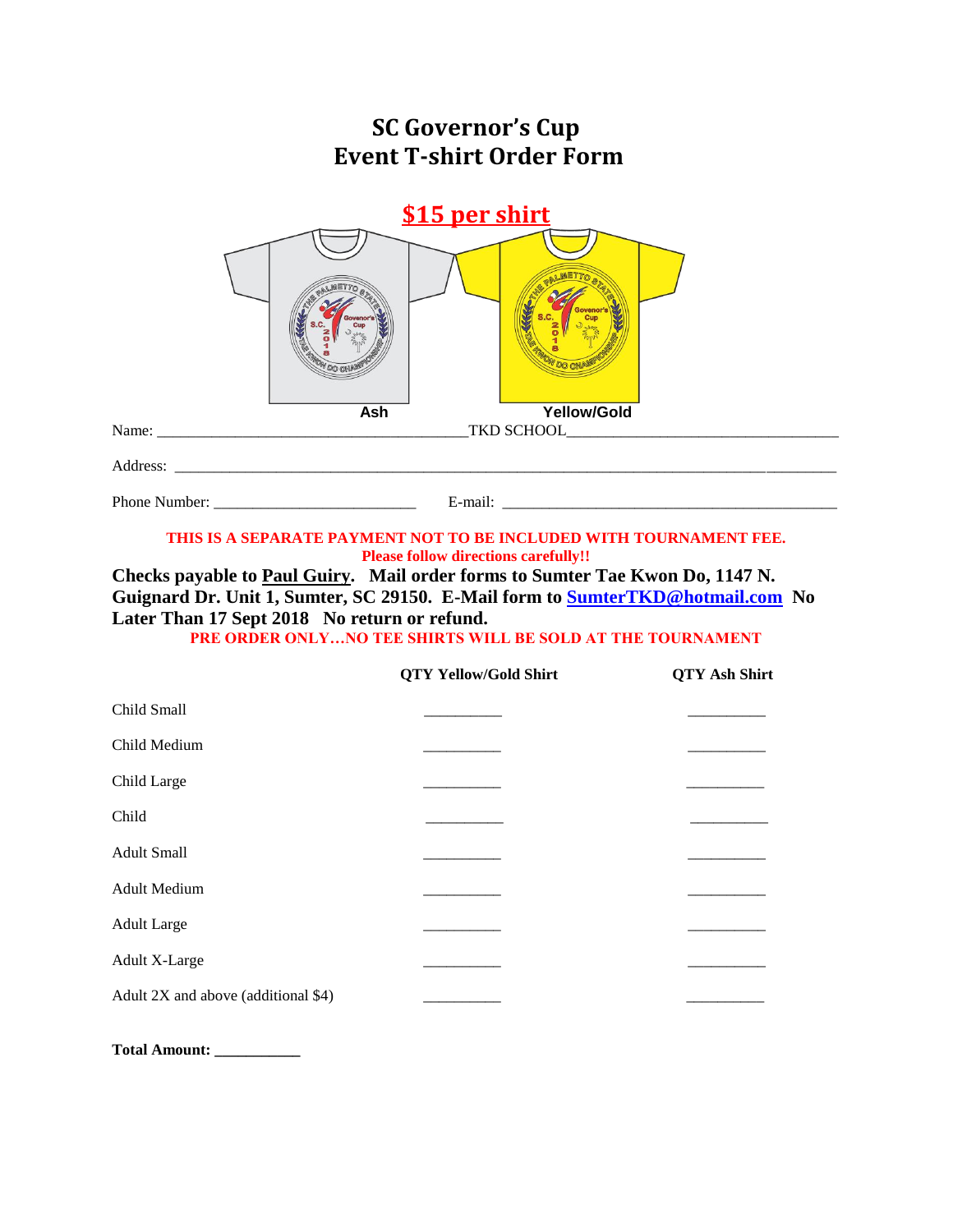### **2018 S.C. GOVERN0R'S CUP TAEKWONDO CHAMPIONSHIPS**

**POOMSE (FORMS) COMPETITION Age groups: Dragon: 6 & 7 years old Ninja: 8 & 9 years old Youth: 10 & 11 years old Cadet: 12,13,14 years old Junior: 15, 16, 17 years old Senior: 18 – 32 years old Ultra: 33 yrs & up**

> **Belt Groups: yellow/green blue/red black**

**Sparring Competition Age groups: Dragon: 6 & 7 years old Ninja: 8 & 9 years old Youth: 10 & 11 years old Cadet: 12,13,14 years old Junior: 15, 16, 17 years old Senior: 18 – 32 years old Ultra: 33 yrs & up**

**Belt Groups: yellow/green blue/red black Light, Middle, Heavy, Super Heavy**

#### **POOMSE & SPARRING DIVISIONS**

**ELIGIBILITY:** Any students from legitimate Tae Kwon Do schools that are in good standing with their dojang and instructors.

**POOMSE BLACK BELT GRAND CHAMPIONSHIP:** 1 st place Black Belt winners (male & female age 12 & up divisions) may compete for overall Grand Champion in Black Belt Poomse. You will perform your ranking Black Belt Poomse. There will be one male & one female Grand Champion.

**\*\*\*ONE STEP/SELF DEFENSE COMPETITION RULES: (12 & up Coed Event):** Each competitor will execute **Five** separate self-defense one steps. One steps should include a combination of hand & foot techniques. Aside from strikes, blocks & kicks they may include sweeps, takedowns & throws. Each competitor must provide own partner. You will be given a score (1-10) based on speed, power, accuracy and practical application (effectiveness). Your partner can initiate the attack from a down block punch advance or from a standard fighting stance punch or kick attack.

**SPARRING COMPETITION RULES:** Please refer to S.C. Gov Cup rules on next page. **Daedo electronic hogu scoring will be used for all Black Belts 10 years old & up.**

**AWARDS:** Beautiful custom medals will be awarded to  $1<sup>st</sup>$ ,  $2<sup>nd</sup>$ , and  $3<sup>rd</sup>$  place winners. Two third place medals will be rewarded in sparring divisions. Poomsae Grand Champions will be rewarded Grand Championship trophies.